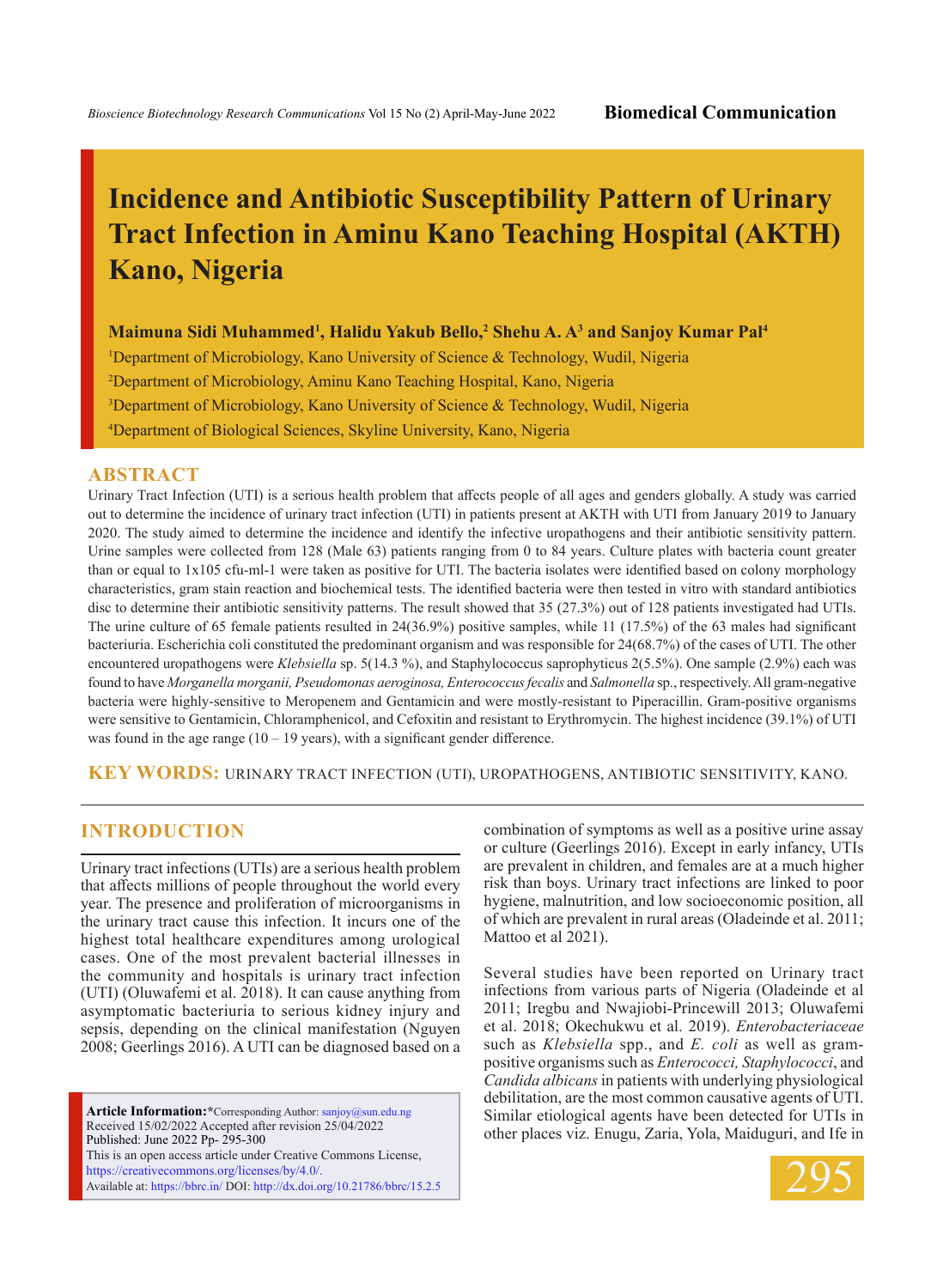#### Muhammed et al.,

Nigeria (Iregbu and Nwajiobi-Princewill 2013; Isa et al. 2013). Other organisms that have been identified include *Staphylococcus aureus* and *Staphylococcus epidermidis, Morganella morganii*, and Group B *Streptococcus*. Most UTIs in infants and children is caused by *E. coli*, which is the most commonly isolated pathogen. (Dixon-Umo et al. 2020). Earlier investigations conducted at the AKTH had concluded that the UTI incidence range from 1.3% to 50% in various patient groups (Yakasai et al 2012; Sule et al 2018; Ibrahim et al. 2019). The purpose of the present study was to look into the prevalence and antibiotic susceptibility pattern of urinary tract pathogens among patients coming for treatment at Aminu Kano Teaching Hospital, Kano, Nigeria.

### **Material and Methods**

A prospective study was conducted in the Department of Microbiology, Aminu Kano Teaching Hospital (AKTH), in northern Nigeria. AKTH is a 700-bed capacity referral hospital, serving a catchment population of 17 million from Kano and neighbouring states (Ado-Kurawa 2006). Prior ethical approval to conduct this research work was obtained from the Research Ethics committee of Aminu Kano Teaching Hospital, Kano, Nigeria (Reference no. AKTH/MAC/SUB/12A/P-3/VI/2858). The selected period of study was from January 2019 to January 2020.

The subjects were patients who presented with urinary tract complaints at the general outpatient department of AKTH. These patients are then referred to the Microbiology department. After getting verbal and written informed consent urine samples were collected from 128 people of different gender and age group. Following enrollment, each subject underwent clinical and physical examinations by the attending physician. The subjects were then given a plastic universal sterile transparent container with a screw cap for urine collection. Clear oral and written instructions on how to collect urine were given to each subject or their parents/guardians. Early morning midstream urine samples were collected. Female subjects were instructed to clean their genitalia before sample collection, while infants were instructed to be held on their laps with their genitals exposed before sample collection. Urine samples were delivered to the laboratory within 1-2 hours of collection.

All urine samples were observed macroscopically to check for turbidity, and colour and using a strip of Combii -10 to check for pH, specific gravity, presence of blood, protein, and other parameters (Wu 2010). The antibiotic susceptibility of the bacterial isolate was tested on Mueller-Hilton Agar using the traditional Kirby-Bauer disc diffusion method, and bacterial isolates were identified based on their culture, gram-stain, and biochemical properties (CLSI 2020). The disk diffusion method was used to evaluate the antibiotic susceptibility of each isolate and control strain (Okechukwu, & Thairu 2019). The following antibiotics were used for the present study Ciprofloxacin, Nitrofurantoin, Chloramphenicol, Gentamicin, Augmentin, Ceftazidime, Ceftriaxone, Meropenem, Piperacillin, and Tigecycline). SPSS version 20.0 was used to analyze the data. The student t-test was used to examine the relationship

between variables. Significant was defined as a p-value of less than 0.05.

# **Results and Discussion**

A total of 128 patients with urinary tract complaints were enrolled in this study, the details of the demographic characteristic are given in Table 1. Out of the 128 samples tested 93(72.7%) had no bacterial growth after 24 hours of incubation, while 35(27.3%) were positive for bacterial presence. Among the 35 positive samples, 24(39.6%) were females and 11(17.5%) were males. The female gender was found to be a significant risk factor for acquiring UTIs. The frequency of occurrence of bacteria isolated was as follows: *Escherichia coli* 24(68.75%), followed by *Klebsiella*  with 5(14.3%), and Staphylococcus saprophyticus with  $2(5.5\%)$ .

One sample each was found to have *Morganella morganii, Pseudomonas aeruginosa, Enterococcus faecalis* and *Salmonella* spp., details is presented in Table 2. Among the 35 positive samples, 24(39.6%) were females and 11(17.5%) were males. A significant difference in UTIs was observed between the genders. It was observed that the most number of cases i.e., 39.1 % was from the age group 10-19 years, followed by the age group  $0 - 9$  years. The detailed breakup is presented in Table 3. In the age group, 0-9 years all the positive samples were from female patients. All the Gram-negative organisms were highly sensitive to Meropenem. Mixed results were seen in the case of Gentamicin, Tigecycline, Ceftriaxone, Ceftazidime, Augmentin, and Ciprofloxacin, respectively. The highest frequency of resistance was observed with Piperacillin, the details are given in Table 4. While five antibiotics were used to determine the susceptibility pattern of the gram-positive isolates. Except for Erythromycin all other antibiotics viz. Gentamicin, Chloramphenicol, Cefoxitin, and Clindamycin, showed positive results (Table 5).

| Table 1. Distribution of the demographical characters |                                |                      |  |  |  |  |  |  |  |
|-------------------------------------------------------|--------------------------------|----------------------|--|--|--|--|--|--|--|
| Demographical                                         | <b>Characters</b><br>Frequency | Percentage<br>$(\%)$ |  |  |  |  |  |  |  |
| Age (Years)                                           |                                |                      |  |  |  |  |  |  |  |
| $0 - 9$                                               | 25                             | 19.5                 |  |  |  |  |  |  |  |
| $10 - 19$                                             | 23                             | 18.0                 |  |  |  |  |  |  |  |
| $20 - 29$                                             | 22                             | 17.2                 |  |  |  |  |  |  |  |
| $30 - 39$                                             | 20                             | 15.6                 |  |  |  |  |  |  |  |
| $40 - 49$                                             | 10                             | 7.8                  |  |  |  |  |  |  |  |
| $50 - 59$                                             | 6                              | 4.7                  |  |  |  |  |  |  |  |
| $60 - 69$                                             | 4                              | 3.1                  |  |  |  |  |  |  |  |
| $70 - 79$                                             | 15                             | 11.7                 |  |  |  |  |  |  |  |
| $80 - 89$                                             | 3                              | 2.3                  |  |  |  |  |  |  |  |
| Total                                                 | 128                            | 100.0                |  |  |  |  |  |  |  |
| Gender                                                |                                |                      |  |  |  |  |  |  |  |
| Male                                                  | 63                             | 49.2                 |  |  |  |  |  |  |  |
| Female                                                | 65                             | 50.8                 |  |  |  |  |  |  |  |
| Total                                                 | 128                            | 100.0                |  |  |  |  |  |  |  |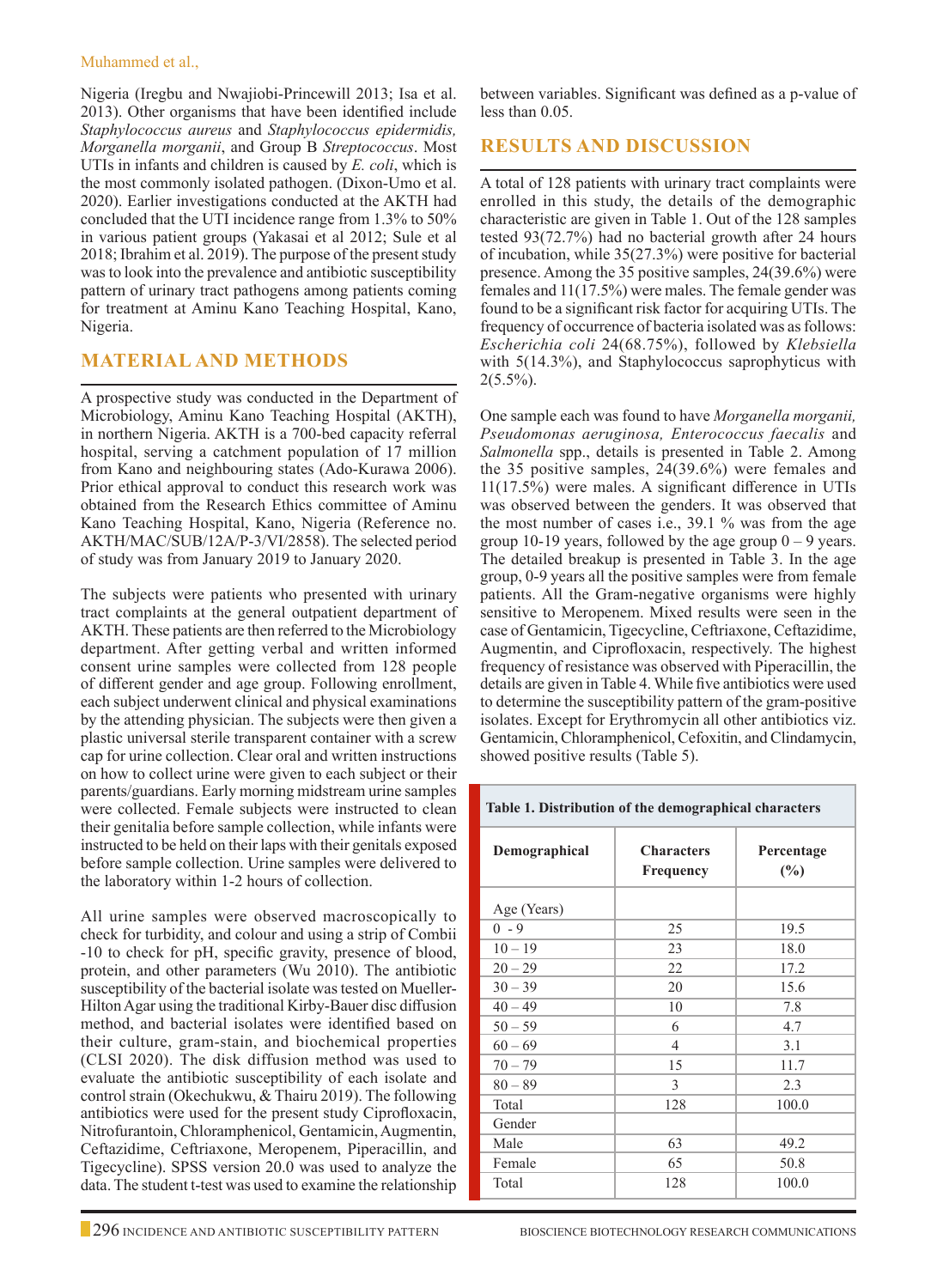| Table 2. Incidence of urinary tract infection |                                          |                         |  |  |  |  |  |  |  |  |
|-----------------------------------------------|------------------------------------------|-------------------------|--|--|--|--|--|--|--|--|
| <b>Suspected</b><br>Organism                  | <b>No. of Positive</b><br><b>Samples</b> | <b>Incidence</b><br>(%) |  |  |  |  |  |  |  |  |
| Escherichia coli                              | 24                                       | 68.75                   |  |  |  |  |  |  |  |  |
| Klebsiella pneumonia                          | 5                                        | 14.3                    |  |  |  |  |  |  |  |  |
| Staphylococcus aureus                         | $\mathfrak{D}$                           | 5.5                     |  |  |  |  |  |  |  |  |
| Morganella morganii                           |                                          | 2.9                     |  |  |  |  |  |  |  |  |
| Pseudomonas aeruginosa                        |                                          | 2.9                     |  |  |  |  |  |  |  |  |
| Enterococcus faecalis                         | 1                                        | 2.9                     |  |  |  |  |  |  |  |  |
| Salmonella spp                                |                                          | 2.9                     |  |  |  |  |  |  |  |  |
| Total                                         | 35                                       | 100.0                   |  |  |  |  |  |  |  |  |

The present investigation revealed the incidence of UTI of 27.3% with a significant gender difference ( $p < 0.1$ ). This result is similar to the earlier investigations conducted by Muhammad et al. (2017) and Muhammad (2015), who reported UTI incidences of 26% and 25%, respectively. However, a low prevalence of UTIs (16%) was reported in malnourished children (Ibrahim et al. 2019). Even lower incidences of UTIs 12-13% have been reported (Aiyegoro et al. 2007; Iregbu et al. 2013). A high incidence of UTI (38%) was reported by Sule et al. (2018); a study done in Onitsha by Nwachukwu et al. (2018) report a prevalence of 46.1%. Even higher prevalence of 56% and 61% UTI was reported by Nwachukwu et al. (2018) and Simon et al. (2019), respectively.

| Table 3. Comparison between Demographical Characters and Isolated Organisms |                                                                    |              |                |   |                           |                |           |  |  |  |  |
|-----------------------------------------------------------------------------|--------------------------------------------------------------------|--------------|----------------|---|---------------------------|----------------|-----------|--|--|--|--|
| Demographical                                                               | Isolated Organisms                                                 |              |                |   | $X^2$                     | $\mathbf{D}$ f | $P-value$ |  |  |  |  |
| Characters                                                                  | No. Examined                                                       | Positive (%) |                |   |                           |                |           |  |  |  |  |
| Age (Years)                                                                 |                                                                    |              | м              | F |                           |                |           |  |  |  |  |
| $00 - 09$                                                                   | 25                                                                 | 7(28.0)      | ۰              | 7 | 2.883                     | 8              | 0.942     |  |  |  |  |
| $10 - 19$                                                                   | 23                                                                 | 9(39.1)      | 3              | 6 |                           |                |           |  |  |  |  |
| $20 - 29$                                                                   | 22                                                                 | 6(27.3)      | 3              | 3 |                           |                |           |  |  |  |  |
| $30 - 39$                                                                   | 20                                                                 | 6(30.0)      | 3              | 3 |                           |                |           |  |  |  |  |
| $40 - 49$                                                                   | 10                                                                 | 2(20.0)      | $\blacksquare$ | 2 |                           |                |           |  |  |  |  |
| $50 - 59$                                                                   | 6                                                                  | 2(33.3)      | $\sim$         | 2 |                           |                |           |  |  |  |  |
| $60 - 69$                                                                   | 4                                                                  | 1(25.0)      | $\sim$         | 1 |                           |                |           |  |  |  |  |
| $70 - 79$                                                                   | 15                                                                 | 2(13.3)      | $\mathbf{2}$   |   |                           |                |           |  |  |  |  |
| $80 - 89$                                                                   | 3                                                                  | 0(0.0)       |                |   |                           |                |           |  |  |  |  |
| Total                                                                       | 128                                                                | 35(27.3)     |                |   |                           |                |           |  |  |  |  |
| Gender                                                                      |                                                                    |              |                |   |                           |                |           |  |  |  |  |
| Male                                                                        | 63                                                                 | 11(17.5)     |                |   | 2.828                     | 1              | 0.093     |  |  |  |  |
| Female                                                                      | 65                                                                 | 24(36.9)     |                |   |                           |                |           |  |  |  |  |
| Total                                                                       | 128                                                                | 35(27.3)     |                |   |                           |                |           |  |  |  |  |
|                                                                             | $\chi^2$ = Chi square value, significance level p-value = p < 0.1. |              |                |   | $M = Male$ ; $F = Female$ |                |           |  |  |  |  |

| ______<br>___                    |          |            |                |            |          |              |                |            |          |          |          |            |              |          |                |          |
|----------------------------------|----------|------------|----------------|------------|----------|--------------|----------------|------------|----------|----------|----------|------------|--------------|----------|----------------|----------|
| <b>MEM</b><br><b>Antibiotics</b> |          | <b>CRO</b> |                | <b>AMC</b> |          | <b>CTX</b>   |                | <b>PRL</b> |          | GN       |          | <b>TGC</b> |              | CIP      |                |          |
|                                  | $\bf{R}$ | S          | R              | S          | R        | S            | R              | S          | R        | S        | R        | S          | R            | S        | R              | S        |
| $A = (24)$                       | $\theta$ | 23         | 10             | 14         | 13       | 11           | 13             | 11         | 21       | 3        | $\theta$ | 24         | 6            | 18       | 19             |          |
| $B = (5)$                        | $\theta$ |            | 4              |            | 5        | $\mathbf{0}$ | $\overline{4}$ |            | 4        |          | 3        | 2          | $\mathbf{0}$ | 5        | $\bigcirc$     | 3        |
| $C = (1)$                        | $\theta$ |            | $\overline{0}$ |            | $\theta$ | 1            | $\mathbf{0}$   |            |          | $\theta$ | $\theta$ |            | $\mathbf{0}$ |          |                |          |
| $D = (1)$                        | $\theta$ |            | $\overline{0}$ |            | $\theta$ | 1            | $\theta$       |            |          | $\theta$ | $\theta$ |            | $\theta$     |          | $\overline{0}$ |          |
| $E = (1)$                        | $\theta$ |            | $\overline{0}$ |            |          | $\theta$     |                | $\theta$   | $\theta$ |          | $\theta$ |            |              | $\theta$ |                | $\theta$ |

**Table 4. Antibiotic susceptibility pattern of Gram negative bacterial organisms**

A = *Escherichia coli*; B = *Klebsiella pneumonia*; C= *Morganella morganii*; D= *Pseudomonas aeruginosa*; E= *Salmonella* spp. MEM = *Meropenem*; CRO = *Ceftriaxone*; AMC = *Augmentin*; CTX = *Ceftazidine*; PRL = *Piperacillin*; GN = *Gentamicin*; TGC = *Tigecycline*; CIP = *Ciprofloxacin*

The variations in prevalence of UTI in different places of Nigeria might be due to differences in study populations and the criteria used by various centres in sample selecting, mode of screening, and compounding risk factors, like gravidity, type of toilet used, age, drainage system, socioeconomic condition, etc. (Simon-Oke et al 2019; Ibrahim et al. 2019; Dixon-Umo et al. 2020). The incidence of UTIs varies based on age, sex, and gender. In the present study, the age group with the highest frequency of UTIs was 10-19 years (39.1%). In an earlier study, Aiyegoro et al. (2007) reported 12% of UTIs in the age group of 5-18 years. In resource-rich countries, the prevalence of UTIs is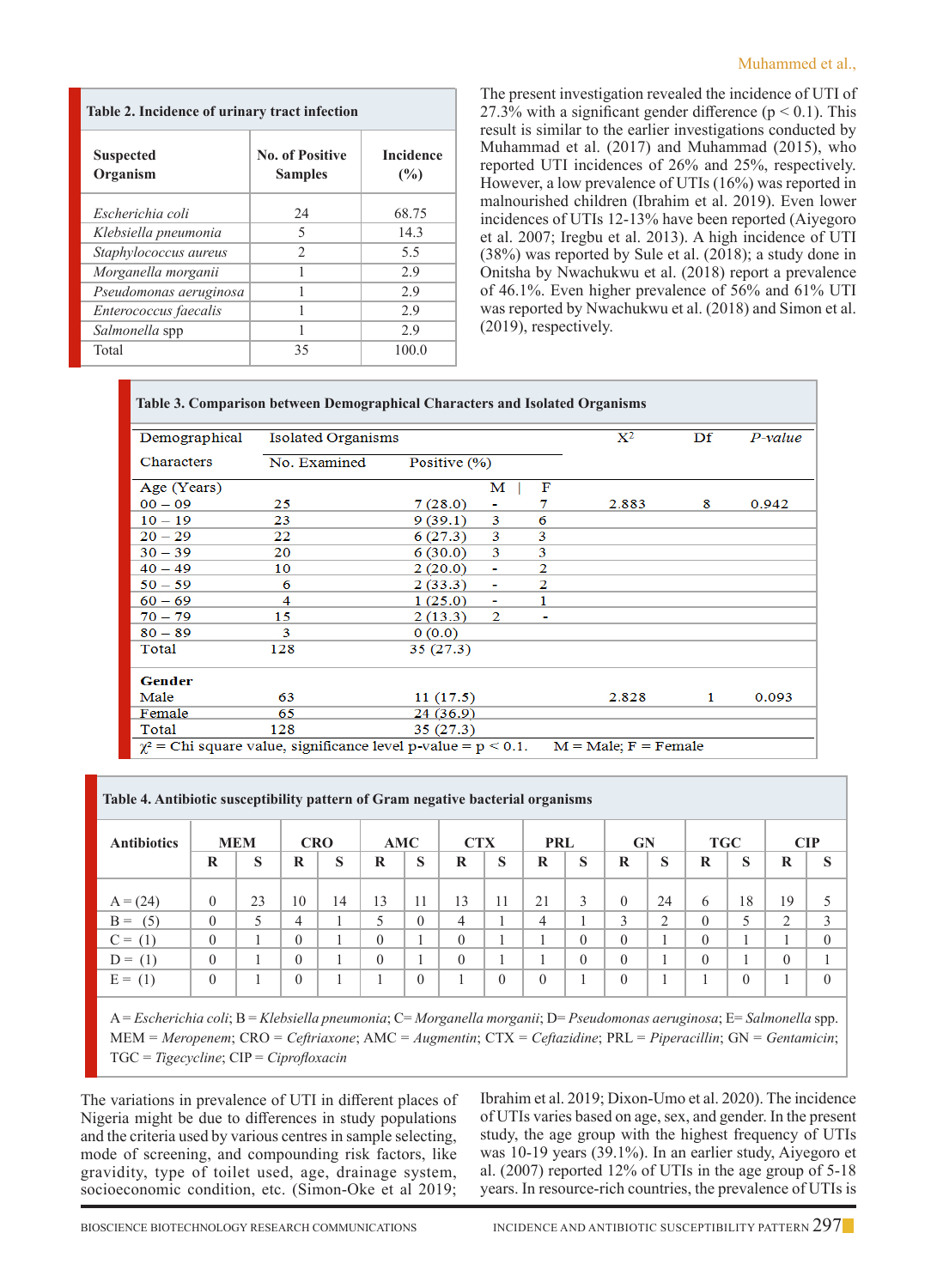#### Muhammed et al.,

very less compared to developing countries. Overall, UTIs of children in the United States annually are estimated to be between 1-3% (Moreno 2016). This is to be expected, as infection rates are low due to improved sanitation and easy access to standardized health care (Dixon-Umo et al. 2020). Most of the bacteria isolates in the present investigation are normal flora of faecal materials. *Escherichia coli* was the most common pathogen encountered in the present study. Much earlier investigation reports also indicated *E. coli* to be the most prominent organism of UTI (Oladeinde et al. 2011; Isa et al. 2013; Simon-Oke et al 2019; Dixon-Umo et al. 2020).

| Table 5. Antibiotic susceptibility of Gram-positive bacterial<br>organisms                                                                                                       |                               |          |           |                               |                             |               |          |            |          |               |  |
|----------------------------------------------------------------------------------------------------------------------------------------------------------------------------------|-------------------------------|----------|-----------|-------------------------------|-----------------------------|---------------|----------|------------|----------|---------------|--|
|                                                                                                                                                                                  |                               | ERY      | <b>GN</b> |                               | $\mathcal{C}_{\mathcal{C}}$ |               |          | <b>FOX</b> | DA       |               |  |
|                                                                                                                                                                                  | R                             | S        | R         | S                             | R                           | S             | R        | S          | R        | S             |  |
| $F = (1)$                                                                                                                                                                        | 1                             | $\Omega$ | $\Omega$  | 1                             | $\Omega$                    | 1             | $\Omega$ | 1          | $\Omega$ |               |  |
| $G = (2)$                                                                                                                                                                        | $\mathfrak{D}_{\mathfrak{p}}$ | $\Omega$ | $\Omega$  | $\mathfrak{D}_{\mathfrak{p}}$ | $\Omega$                    | $\mathcal{L}$ |          |            | 0        | $\mathcal{D}$ |  |
| Key: ERY= Erythromycin, $GN = \text{Gentamicin}, C = \text{Chloramphenicol},$<br>$FOX = Cefoxitin$ , $DA = ClintonCon$ , $F=E$ . faecalis, $G = Staphylococcus$<br>saprophyticus |                               |          |           |                               |                             |               |          |            |          |               |  |

The present study indicated that UTIs are less prevalent in males than females. Different studies have reported female predominance (Aiyegoro et al. 2007; Oladeinde et al., 2011). There is a significant association between sex and positive cases. The higher prevalence rate recorded in females could be due to the proximity of the urethral to the anus, shorter urethra, contraception, pregnancy, and sexual intercourse which introduces bacteria into the female urinary tract (Omoregie 2008) Furthermore, the spread of normal flora in faeces from the anus to the vagina from where it may ascend to the bladder could result from poor anal hygiene. In a contrasting report by (Otajevwo, 2013), a prevalence rate of 30.1% was recorded among males. Even though they stated that the reason for this was not clear, they, however, enumerated the probable causes like lack of circumcision, and receptive anal intercourse (Dixon-Umo et al. 2020).

Among the isolates observed in the present study, gramnegative microorganisms' presence was 96.2%, while Grampositive organisms accounted for 3.8%. This observation was consistent with an earlier report (Otajevwo 2013). Our investigation also had a marked resemblance with the earlier investigation done by Aiyegoro et al. (2007). *E.coli*  was the most predominant isolate causing UTI in this study while *Klebsiella* spp ranked second in prevalence. This is consistent with other studies ( Uwaezuoke et al. 2006; El-Mahmood 2009; Otajevwo 2013; Otajevwo and Eriagbor 2014) and emphasizes the fact that the majority of organisms causing UTIs are found in the lower gastrointestinal tract, it is noteworthy that *E. faecalis* was isolated only in the female population which may be an indication of poor anal hygiene, especially among teenagers. Among the age groups, UTIs occurred highest in the 10–19 years age group with a prevalence of 39.1%. This could be because patients in this age group are sexually active. Infections were observed to be higher in males under 0-9 years of age than in females. Some reports have stated that at advanced ages, males have more complicated UTIs and also more drug-resistant pathogens than females (Alhambra 2004; Dixon-Umo et al. 2020).

The uropathogens isolated in this study showed high sensitivity to Meropenem, gentamicin, and Tigecycline. The sensitivity to Meropenem is in tandem with other reports of 97.6% and above 50% sensitivity (Haruna et al. 2014; Alabi et al. 2014). In a study conducted at Redeemers University, Nigeria Augmentin and Piperacillin were also found to be resistant (Ayoade et al. 2013). This might be due to the abuse of these drugs leading to mutations that may be transferred through bacteriophages or plasmids thereby promoting resistance. The availability of drugs over the counter without the need for a prescription encourages the abuse of drugs. In addition, the use of fake and substandard drugs in Nigeria may also be a contributory factor to the emergence of resistant strains (Mordy et al. 2006). Inappropriate antimicrobial use as a result of a lack of drug knowledge can result in ineffective therapy and contribute to the spread of drug resistance. (Kariuki et al. 2007; Getachew et al. 2012). The strength of this prospective study was that it tested a good number of urine samples for pathogenic bacteria and underlined the presence of susceptible and resistant bacterial strains. This may provide clear-cut scientific information for appropriate UTI treatment, prevention, and control (Dixon-Umo et al. 2020).

## **Conclusion**

The findings of the present study indicated the incidence of UTI to be 27.3%, and most of the infection was noted in children and teenagers. Females showed significantly higher infection rates. As many patients come from rural backgrounds poor hygiene practices and poor sanitation by these patients may be one of the major factors for UTIs. Though all the Gram-negative bacteria were found to be sensitive to Meropenem. Many other antibiotics that were studied indicated mixed results and some like Piperacillin and Erythromycin were found to be resistant to gramnegative and gram-positive bacteria, respectively. However, the sample studied was very small. Antibiotic resistance is a universal problem and can result in a delay in the recovery process and escalation of the treatment cost. It is always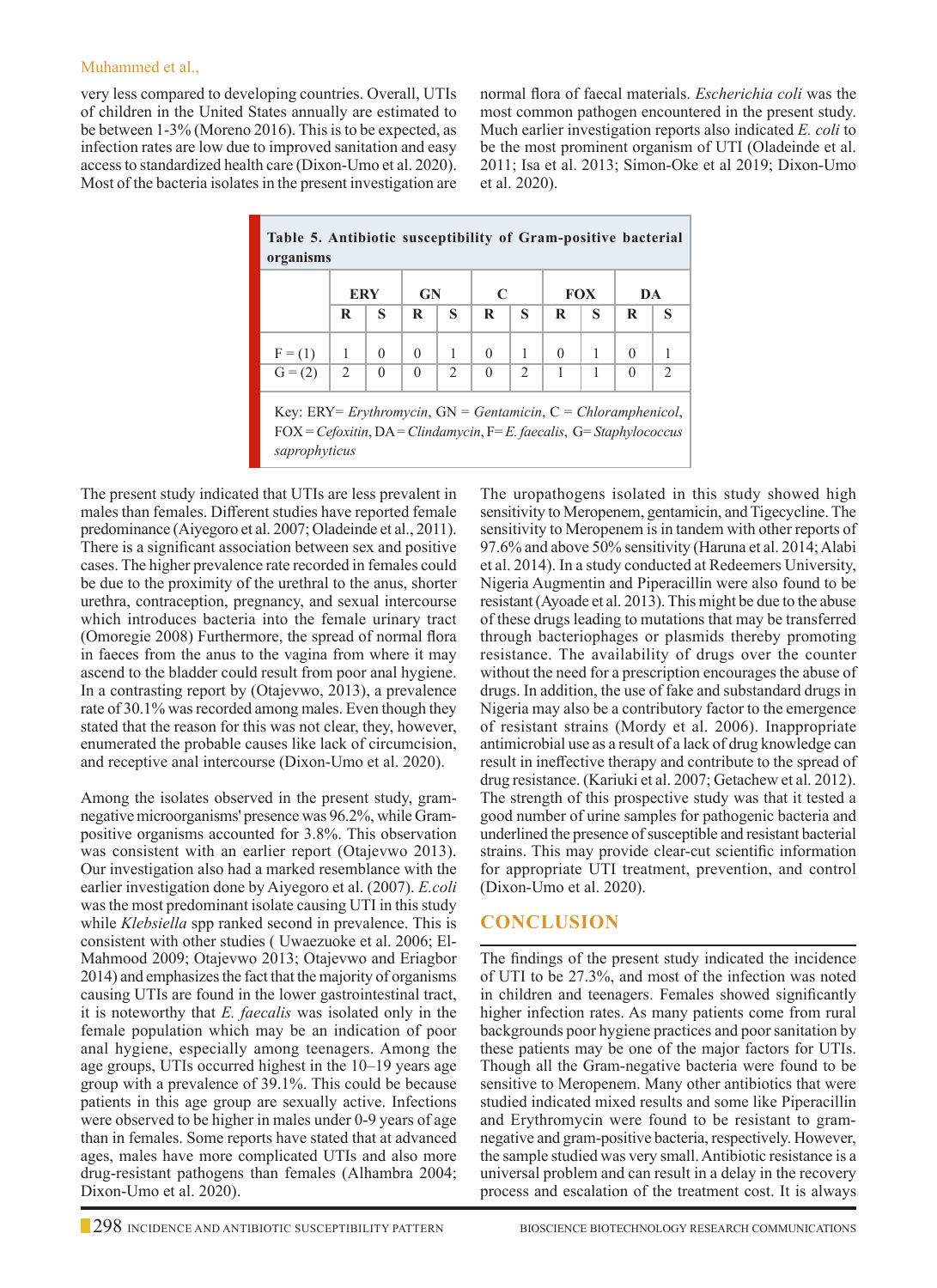better to have information about the microbe before starting the antibiotic treatment. However, in many situations, if the UTI needs immediate treatment, then it should be started with Meropenem even though it is an expensive drug.

# **Acknowledgements**

This investigation is part of graduate dissertation of the first author.

**Conflict of Interests:** Authors declare no conflict of interests to disclose.

## **References**

Ado-Kurawa. (2006). Geography and History of Kano in Three Year of Good Governance Shekara'u Stewardship in Kano State. Research and documentation directorate Government house, Kano.

Aiyegoro, O. A., Igbinosa, O. O., Ogunmwonyi, I. N., et al. (2007). Incidence of urinary tract infections (UTI) among children and adolescents in Ile-Ife, Nigeria. Afr J Microbial Res Vol. 1 No 2: Pages 13-19.

Alabi, O. S., Onyenwe, N. E., Satoye, K. A., et al. (2014). Prevalence of extended beta lactamase producing isolates from asymptomatic bacteriuria among students in a tertiary institution in Ibadan, Nigeria. Nat Sci Vol. 12 No 4: Pages 111-114.

Alhambra, A., Cuadros, J. A., Cacho, J., et al. (2004). In vitro susceptibility of recent antibiotic-resistant urinary pathogens to ertapenem and 12 other antibiotics. J Antimicrob Chemother Vol. 53 No 6: Pages 1090-1094.

Ayoade, E. Moro, D. D. and Ebene, O. L. (2013). Prevalence and antimicrobial susceptibility pattern of asymptomatic urinary tract infections of bacterial and parasitic origins among the University students in redemption camp, Ogun state, Nigeria. Open Journal of Medical Microbiology Vol. 3 No 4: Pages 219-222.

Clinical and Laboratory Standard Institute. (2020). Performance Standards for Antimicrobial Susceptibility Testing; Twenty Fourth Informational Supplement. CLSI document M100-S24. Clinical and Laboratory Standard Institute, Wayne.

Dixon-Umo, O. T., Ikpeme, E. E. and Kan, K. M. (2020). Urinary Tract Infection in Infants and Pre-school children at a tertiary hospital in Uyo, Nigeria: The Prevalence, Clinical and Bacteriological Profiles". Acta Scientific Paediatrics Vol. 3 No 9: Pages 02-09.

El-Mahmood, M. (2009). Antimicrobial susceptibility pattern of pathogenic Bacteria causing urinary tract infections at the Specialist Hospital, Yola, Adamawa State, Nigeria. J Clin Med Vol. 1 No 1: Pages 1-8.

Getachew, F., Gizachew, Y., Yitayih W, et al. (2012). The prevalence and antimicrobial susceptibility pattern of bacterial uropathogens isolated from pregnant women. Eur Jornal Exp Biol. Vol. 2 No 5: Pages 1497–1502.

Geerlings, S. E. (2016). Clinical presentations and epidemiology of urinary tract infections. Clin Microbiology Vol. 4 No5: 4.5.03 https://doi.org/10.1128/microbiolspec. UTI-0002-2012

Haruna, M. S., Magu, J., Idume, J., et al. (2014). Antibiotic susceptibility of some uropathogenic bacterial isolates from Ahmadu Bello University Teaching Hospital Zaria, Nigeria. IOSR Journal of Pharm Biol Sci Vol. 9 No 2: Pages 20-23.

Ibrahim, U. A., Aikhionbare, H. A. and Aliyu, I. (2019). Urinary tract infection in children with protein-energy malnutrition in Aminu Kano Teaching Hospital Kano, Northwest Nigeria. Niger J Basic Clin Sci Vol. 16 No 1: Pages 64-69.

Iregbu, K. C. and Nwajiobi-Princewill, P. I. (2013). Urinary tract infections in a tertiary hospital in Abuja, Nigeria. Afr J Clin Exp Microbiol Vol. 14 No 3: Pages 169 -173.

Isa, M. A., Isil, H. Y., Allamin, I. A., et al. (2013). Prevalence of urinary tract infection among primary school children in Maiduguri, Borno State, Nigeria. Inter J Environment Vol. 2 No 1: Pages 9-15.

Kariuki, S., Revathi, G., Corkill, J., et al. (2007). Escherichia coli from community-acquired urinary tract infections resistant to fuoroquinolones and extendedspectrum beta-lactams. J Infect Dev Ctries Vol. 1 No. 3: Pages 257–262.

Mattoo, T. K., Shaikh, N. and Nelson, C. P. (2021). Contemporary management of urinary tract infection in children. Pediatrics Vol. 147 No 2:e2020012138.

Mordy, R. M. and Erah, P. O. (2006). Susceptibility of common urinary isolates to the commonly used antibiotics in a tertiary hospital in Southern Nigeria. Afr Journal of Biotechnol Vol. 5 No 11: Pages 1067-1071.

Moreno, M. A. (2016). Urinary tract infections in children and adolescents. JAMA Pediatr Vol. 170 No 9: Pages 916.

Muhammed, M. (2015). Urinary tract infections amongst pregnant women attending a medical centre in Kaduna, Nigeria. Afr J Clin Exp Microbiol Vol. 16 No 1: Pages 7-11.

Muhammad, R. H., Bashir, S. F. and Auyo, F. Y. (2017). Bacteriuria among pregnant women attending Dutse general hospital, Jigawa state-Nigeria. Dutse J Pure App Sci Vol. 3 No 2: 211-217.

 Nwachukwu, E., Onyebuchi, O. and Michael, O. (2018). Prevalence of urinary tract infections in pregnant women in Onitsha, Nigeria. Journal of Bacteriology & Mycology Open Access. Vol. 6 No 5: Pages 284‒285.

Okechukwu, A. A. and Thairu, Y. (2019). Bacteria urinary tract infection in HIV-infected children and adolescents in Abuja, Nigeria: a cross-sectional study. Afr J Clin Exper Microbiol Vol. 20 No 4: Pages 306-314.

Oladeinde, B. H., Omoregie, R., Olley, M., et al. (2011).